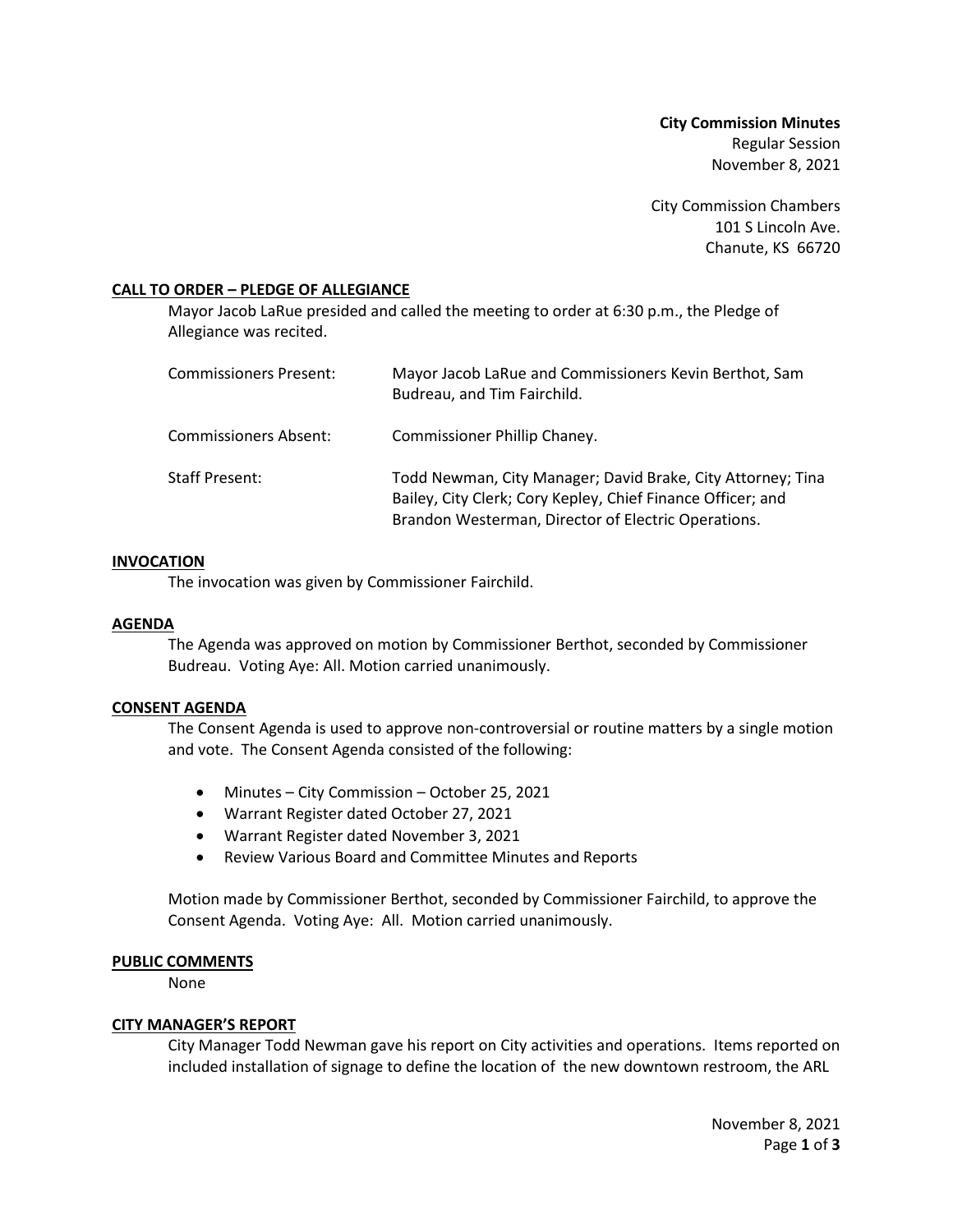building located at 924 West Main, the Playmakers building located at 221 East Main, and the City's Strategic Plan.

General discussion was made. Comments were made by City Manager Todd Newman.

## **NEW BUSINESS**

## **REQUEST FOR TEMPORARY ROAD CLOSURE AT SANTA FE PARK – "SAINT NICK EVENT"**

Renae Kennedy, 1619 W. 14th, is requesting permission to temporarily close the causeway at Santa Fe Park, from the east entrance going west to the circle drives on Thursday, December 9, 2021, from 6:00-8:00 p.m. and again on Friday, December 10, 2021 from 5:00-9:00 p.m. to hold a "Saint Nick Event". She is also requesting use of City barricades and permission to leave the luminaries in place through Saturday, December 11, 2021.

General discussion was made. Comments were made by City Manager Todd Newman.

Motion made by Commissioner Fairchild, seconded by Commissioner Budreau, to approve the request for temporary road closure for a "Saint Nick Event" as presented. Voting Aye: All. Motion carried unanimously.

# **EXCESS CAPACITY SALES OF CITY'S ELECTRIC GENERATION**

The City's current twenty (20) year Agreement to Sell Excess Generating Capacity to Evergy expires at the end of this year. The City has been seeking to continue to sell its excess generation by marketing it to other utilities. Because of the increase in wind and solar farms, the need for other utilities to purchase capacity has declined.

The winter storm in February of 2021 showed the value of still having diesel units in addition to natural gas. The Kansas Municipal Energy Agency (KMEA) is interested in being able to call on one half of the City's diesel generation in an emergency when natural gas would be unavailable or too expensive. City staff has negotiated a proposal to allow KMEA to call on up to one half of the City's available diesel capacity if it also agrees to purchase 15 MW of excess capacity at \$2.25 per MW on a monthly basis. If KMEA calls on our diesel generation, then the City will receive reimbursement for the cost of diesel fuel plus 10% plus \$5.00 MW.

Comments were made by City Attorney David Brake, City Manager Todd Newman, and Director of Electric Operations Brandon Westerman.

Motion made by Commissioner Budreau, seconded by Commissioner Fairchild, to approve the two (2) year Power Purchase Agreement between Kansas Municipal Energy Agency and the City of Chanute and the two (2) year Master Power Purchase and Sale Agreement. Voting Aye: All. Motion carried unanimously.

# **RESOLUTION AUTHORIZING A REQUEST TO WAIVE THE USE OF GENERAL ACCEPTED ACCOUNTING PRINCIPLES (GAAP) SPECIFIED IN K.S.A. 75-1120a (a)**

The waiver is provided to cities which demonstrate compliance with the cash basis and budget laws of Kansas, which is a comprehensive basis of accounting and differs with GAAP in the United States of America.